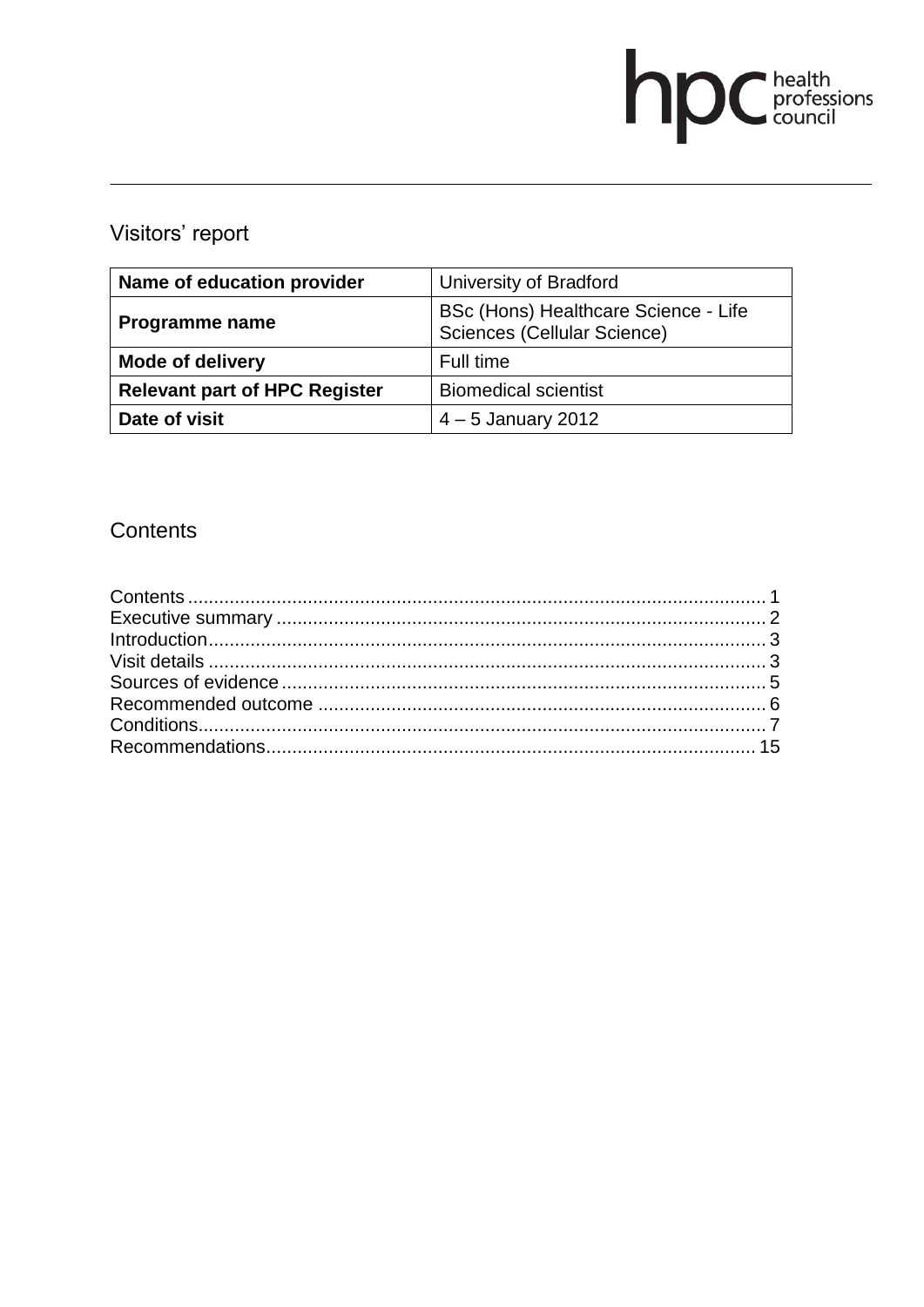### Executive summary

The Health Professions Council (HPC) approve educational programmes in the UK which health professionals must complete before they can apply to be registered with us. The HPC is a health regulator and our main aim is to protect the public. The HPC currently regulates 15 professions. All of these professions have at least one professional title which is protected by law. This means that anyone using the title 'Biomedical scientist' must be registered with us. The HPC keep a register of health professionals who meet our standards for their training, professional skills, behaviour and health.

The visitors' report which follows outlines the recommended outcome made by the visitors on the approval of the programme. This recommended outcome was accepted by the Education and Training Committee (Committee) on 29 March 2012. At the Committee meeting on 29 March 2012 the programme was Approved. This means that the education provider has met the condition(s) outlined in this report and that the programme meets our standards of education and training (SETs) and ensures that those who complete it meet our standards of proficiency (SOPs) for their part of the Register. The programme is now granted open ended approval, subject to satisfactory monitoring.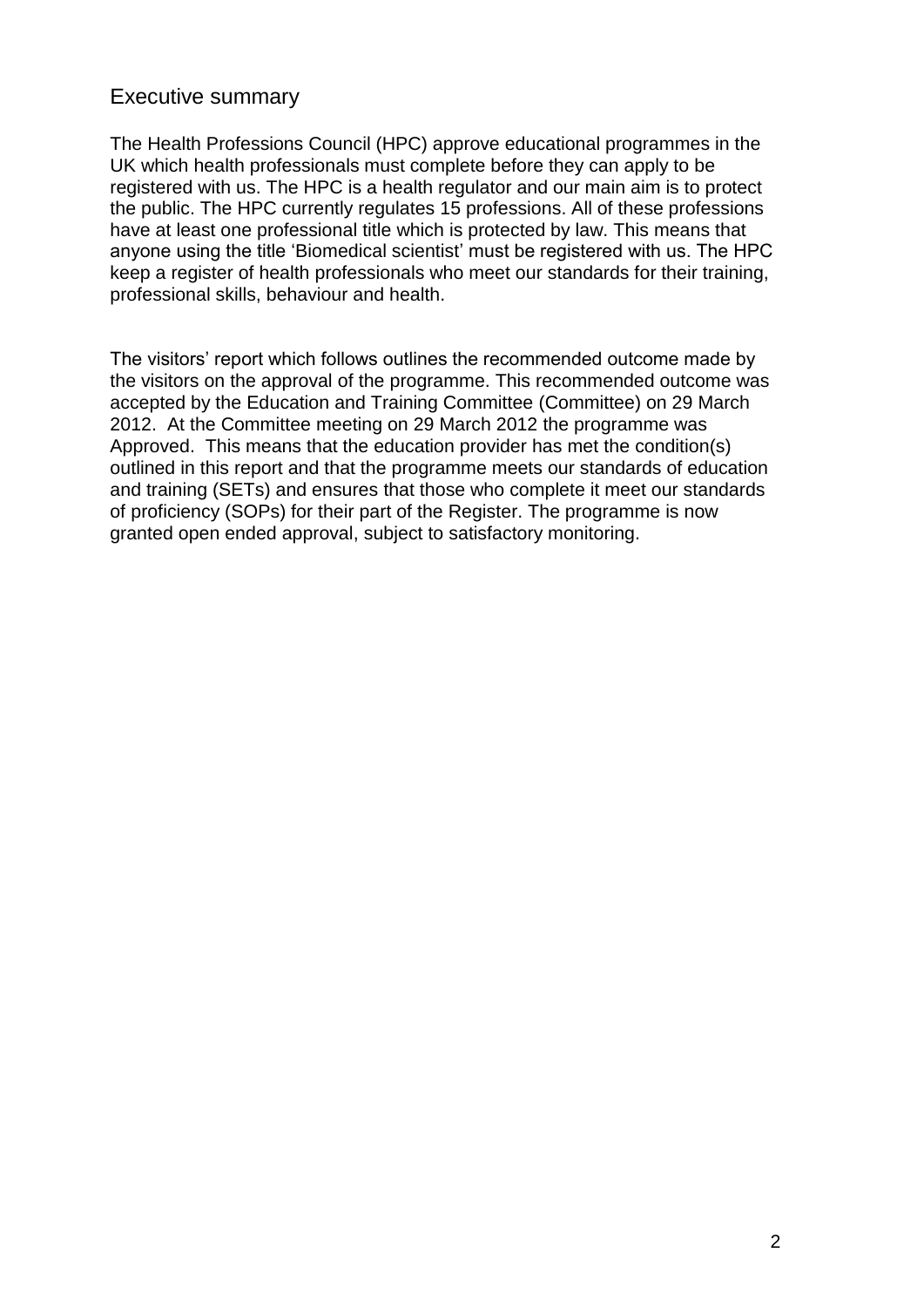# Introduction

This visit was the result of the education provider amending their currently approved BSc (Hons) Applied Biomedical Science programmes and reforming them into a new training route. Given the similarity between the approved programmes and the new programme, it was agreed the approval of this programme would incorporate those who enrolled for the September 2011 cohort. Those students will be eligible to apply for registration upon successful completion of the programme with the caveat that the education provider will have to meet all conditions in this report including any conditions the visitors set specifically for the first cohort of students who commenced the programme in September 2011. The education provider plans to recruit students to a generic programme – BSc (Hons) Healthcare Science - Life Sciences. During the second year of this programme the students decide which of four pathways they wish to complete. The programme award reflects the pathway title the student has completed. The visitors will recommend approval for this pathway title – BSc (Hons) Healthcare Science - Life Sciences (Cellular Science)

This visit assessed the programme against the standards of education and training (SETs) and considered whether those who complete the programme meet the standards of proficiency (SOPs) for their part of the Register**.** This visit was part of a joint event. The professional body considered their accreditation of the programme. The visit also considered the following programmes: BSc (Hons) Healthcare Science - Life Sciences (Infection Science), BSc (Hons) Healthcare Science - Life Sciences (Genetics Science), and BSc (Hons) Healthcare Science - Life Sciences (Blood Science). The professional body and the HPC formed a joint panel, with an independent chair and secretary, supplied by the education provider. Whilst the joint panel participated in collaborative scrutiny of all the programmes and dialogue throughout the visit, this report covers the HPC's recommendations on this programme only. Separate reports exist for the other programmes. As an independent regulatory body, the HPC's recommended outcome is independent and impartial and based solely on the HPC's standards. A separate report produced by the professional body, outlines their decisions on the programmes' status.

| Name of HPC visitors and profession          | <b>Bill Gilmore (Biomedical scientist)</b>      |
|----------------------------------------------|-------------------------------------------------|
|                                              | Robert Keeble (Biomedical scientist)            |
| HPC executive officer (in attendance)        | <b>Benjamin Potter</b>                          |
| Proposed student numbers                     | 30 (across all pathways)                        |
| Proposed start date of programme<br>approval | 1 September 2011                                |
| Chair                                        | Chris Gale (University of Bradford)             |
| Secretary                                    | Sharon Roscoe (University of Bradford)          |
| Members of the joint panel                   | Betty Kyle (Institute of Biomedical<br>Science) |
|                                              | Sarah Pitt (Institute of Biomedical<br>Science) |

# Visit details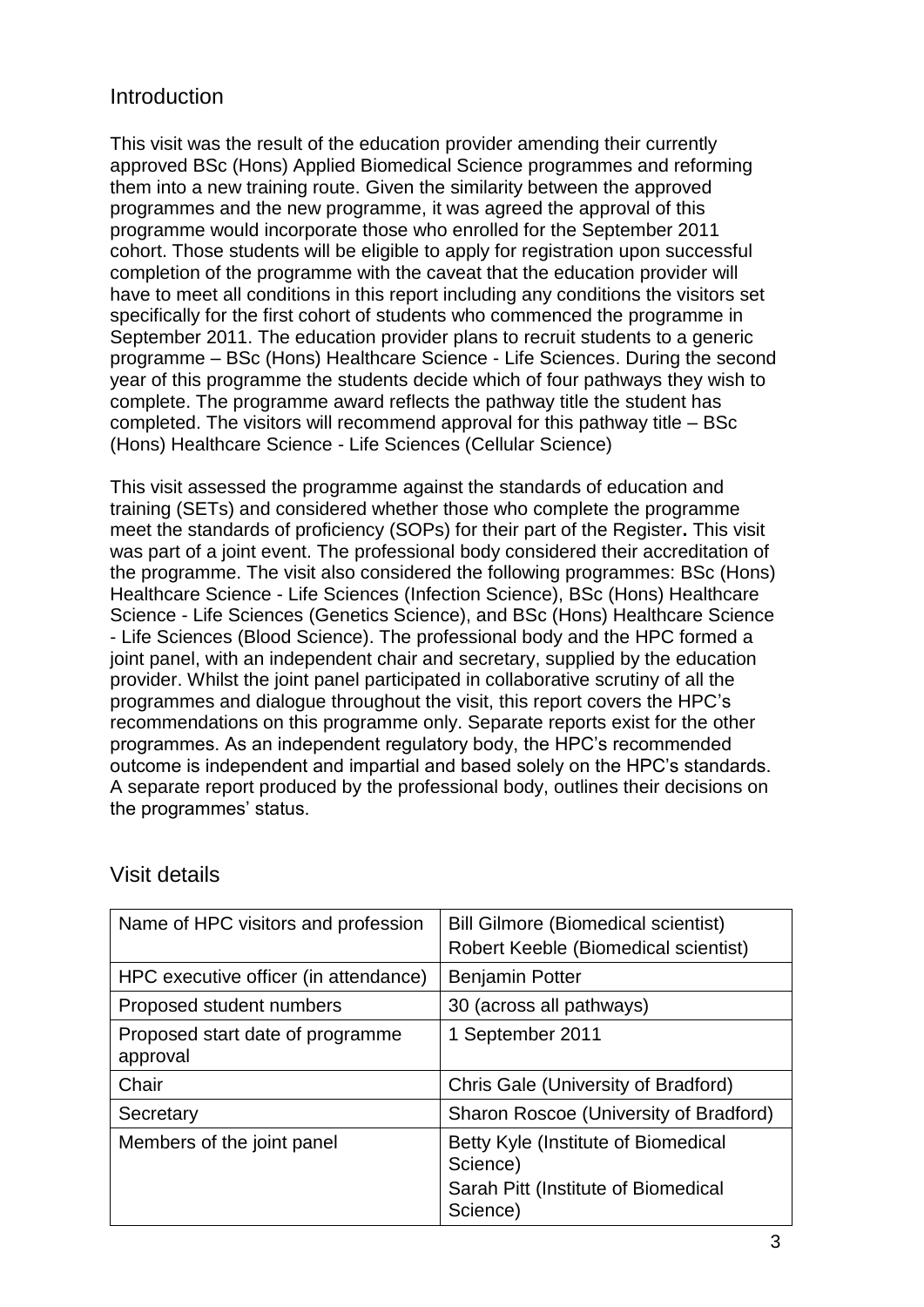| Alan Wainwright (Institute of Biomedical |
|------------------------------------------|
| Science)                                 |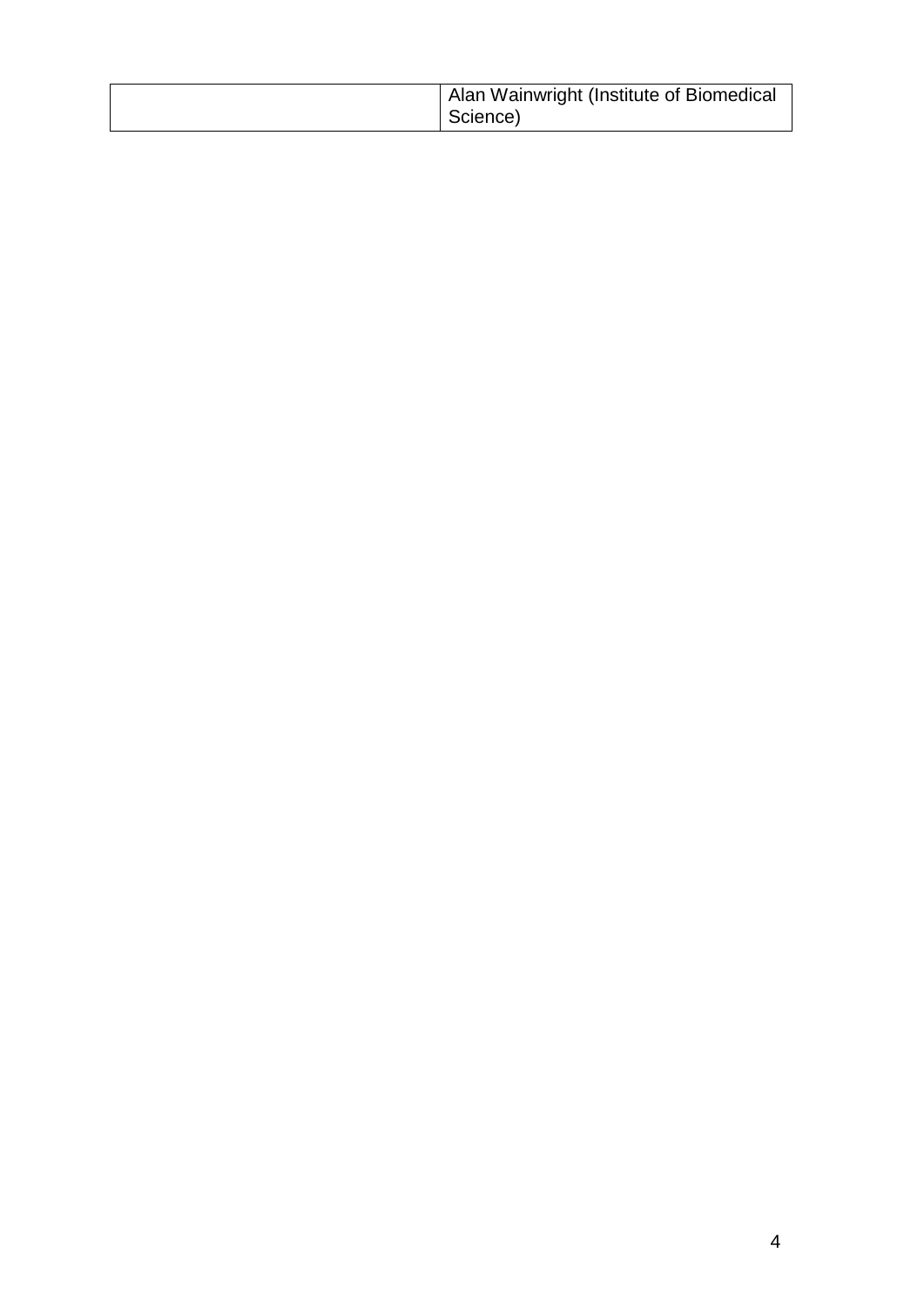# Sources of evidence

Prior to the visit the HPC reviewed the documentation detailed below, sent by the education provider:

|                                                                                       | Yes | <b>No</b> | N/A |
|---------------------------------------------------------------------------------------|-----|-----------|-----|
| Programme specification                                                               |     |           |     |
| Descriptions of the modules                                                           |     |           |     |
| Mapping document providing evidence of how the<br>education provider has met the SETs |     |           |     |
| Mapping document providing evidence of how the<br>education provider has met the SOPs |     |           |     |
| Practice placement handbook                                                           |     |           |     |
| Student handbook                                                                      |     |           |     |
| Curriculum vitae for relevant staff                                                   |     |           |     |
| External examiners' reports from the last two years                                   |     |           |     |

The HPC did not review external examiners' reports from the last two years prior to the visit, there have been no past external examiners' reports as the programme is new.

During the visit the HPC saw the following groups or facilities:

|                                                                                                  | Yes | No. | N/A |
|--------------------------------------------------------------------------------------------------|-----|-----|-----|
| Senior managers of the education provider with<br>responsibility for resources for the programme |     |     |     |
| Programme team                                                                                   |     |     |     |
| Placements providers and educators/mentors                                                       |     |     |     |
| <b>Students</b>                                                                                  |     |     |     |
| Learning resources                                                                               |     |     |     |
| Specialist teaching accommodation<br>(eg specialist laboratories and teaching rooms)             |     |     |     |

The HPC met with students from the BSc (Hons) Applied Biomedical Science programme, the BSc (Hons) Biomedical Science programme and the BSc (Hons) Healthcare Science - Life Sciences (Genetics Science) programme.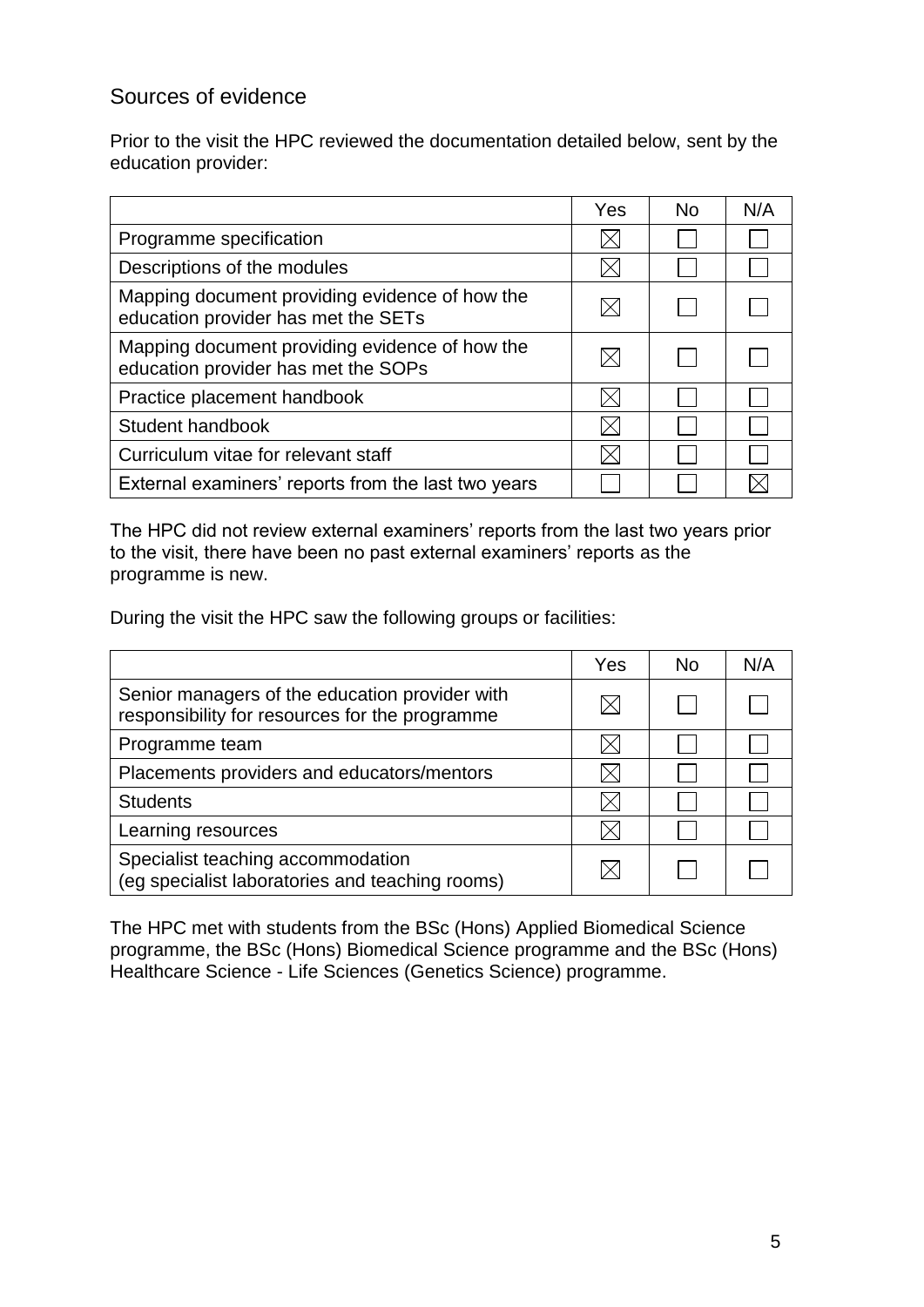# Recommended outcome

.

To recommend a programme for approval the visitors must be assured that the programme meets all of the standards of education and training (SETs) and that those who complete the programme meet our standards of proficiency (SOPs) for their part of the Register.

The visitors agreed to recommend to the Education and Training Committee that a number of conditions are set on the programme, all of which must be met before the programme can be approved.

The visitors agreed that 46 of the SETs have been met and that conditions should be set on the remaining 11 SETs.

Conditions are requirements that the education provider must meet before the programme can be recommended for approval. Conditions are set when certain standards of education and training have not been met or there is insufficient evidence of the standard being met.

The visitors have also made a number of recommendations for the programme.

Recommendations are observations on the programme or education provider which do not need to be met before the programme is recommended for approval. Recommendations are normally set to encourage further enhancements to the programme and are normally set when it is felt that the particular standard of education and training has been met at, or just above the threshold level.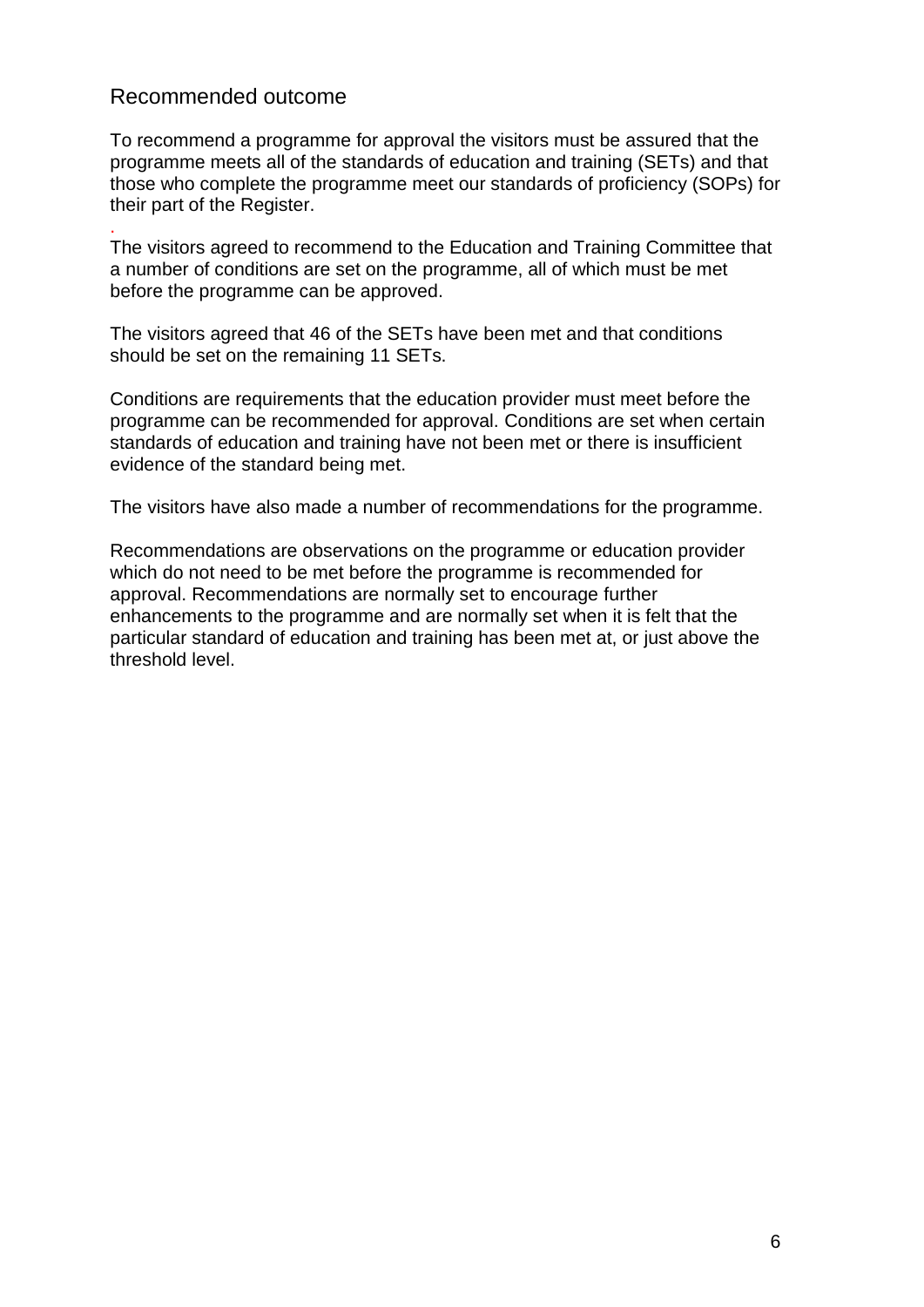# **Conditions**

#### **2.1 The admissions procedures must give both the applicant and the education provider the information they require to make an informed choice about whether to take up or make an offer of a place on a programme.**

**Condition:** The education provider must revise all programme documentation to ensure that references to students' potential employment are current and that they reflect the requirements for statutory regulation.

**Reason:** The visitors noted in the programme documentation, and in discussions with the students, that graduates for the programme are expected to graduate and work as healthcare science practitioners. In discussions with the programme team, and the placement providers, it was clear that this has been articulated to students in the expectation that this will be a professional role within the NHS by the time these students will graduate. The visitors considered that this could lead to students having unrealistic expectations of a professional role which has not currently been fully defined and utilised by NHS employers. The visitors also noted that students were aware of the requirements of registration with the HPC but were less clear about the process of registration and the use of the protected title biomedical scientist.

In particular the visitors noted instances of incorrect or unclear use of terminology in relation to statutory regulation such as 'The programme is intended to: Provide a Medical Education England Healthcare Science Programme board and IBMS accredited and HPC approved degree which will allow you to gain employment as a Healthcare Scientist Practitioner…' (Programme Specification p4). While correct, this use of terminology could be inferred to mean that HPC is the statutory regulator for healthcare scientists or that the requirements of MEE mirror that of the HPC. The programme documentation also includes such statements as 'Healthcare Scientists and Biomedical Scientists play an essential role in the National Health Service' (Course Handbook p4) which suggest that healthcare scientists are currently employed with the NHS.

The visitors therefore require the programme team to revise the programme documentation to reflect the current situation in regards to potential employment and the requirements for statutory regulation. In this way the visitors can be sure that students are aware of their potential future employment situation and are aware of the requirements for professional regulation when they graduate.

#### **2.1 The admissions procedures must give both the applicant and the education provider the information they require to make an informed choice about whether to take up or make an offer of a place on a programme.**

**Condition:** The education provider must provide evidence of the information provided to applicants which articulates the routes through the programme and the employment opportunities for successful graduates.

**Reason:** In discussion with the students the visitors were clear that the routes through the BSc (Hons) Healthcare Science programmes had been clearly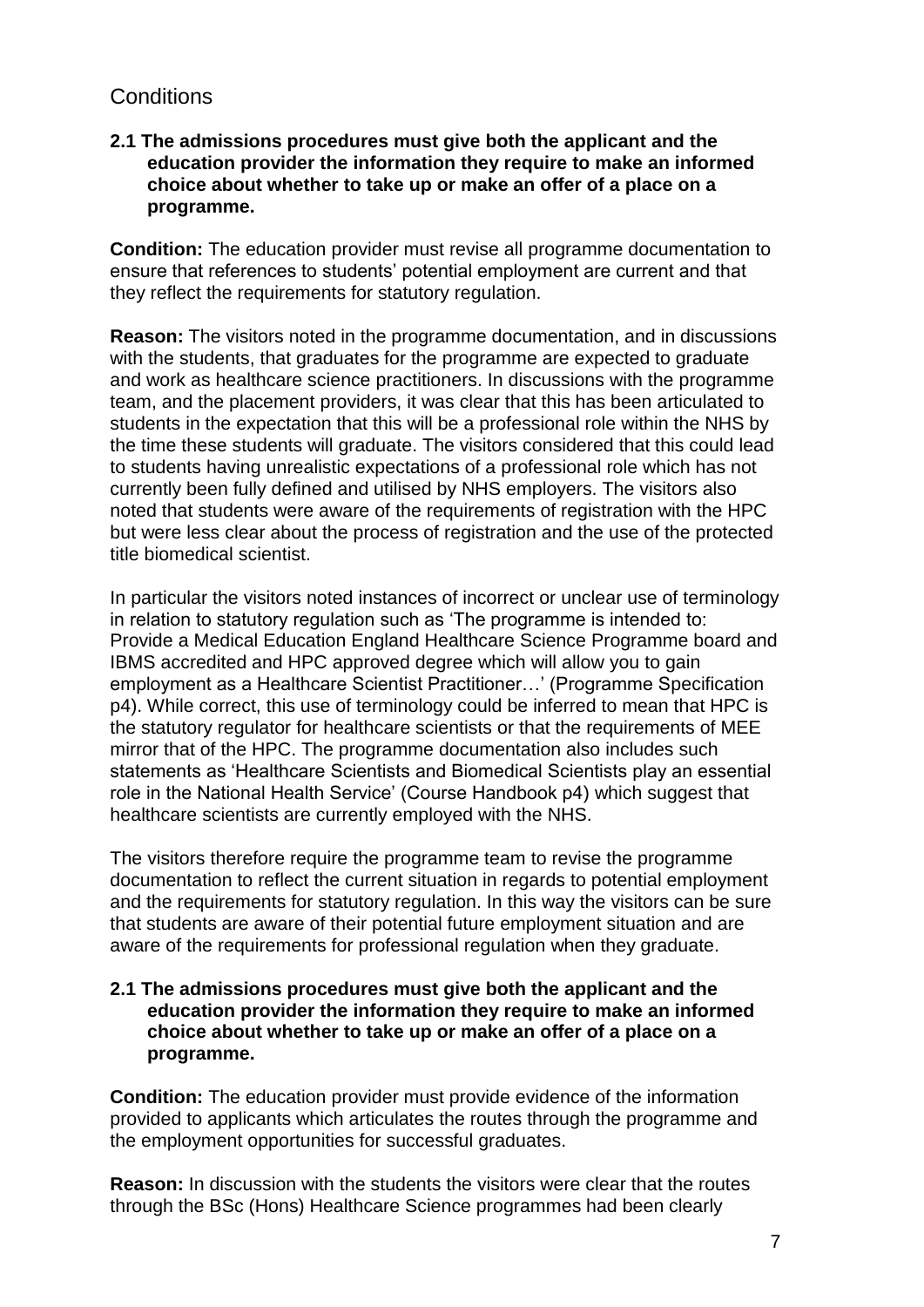explained to applicants prior to them taking up a place on the programme. The visitors also noted that the students were aware of possible avenues for employment if they successfully completed the programme. However, in discussion with the programme team the visitors were made aware that no advertising material or written information had been produced for the healthcare science programmes. As this was the case visitors were unclear as to how the programme team ensures that applicants to the programme have all of the information they require to make an informed choice about taking up a place on the programme. Therefore the visitors require evidence of the information that will be provided to applicants and prospective students about the healthcare science programmes. In particular they require evidence of how applicants will be informed of the differing routes through the programme, the constraints around the availability of placements and what employment opportunities will be open to successful graduates of the programme.

#### **3.1 The programme must have a secure place in the education provider's business plan.**

**Condition:** The education provider must update the programme rationale and specification to better reflect the provision and the programme's place in the education provider's business plan.

**Reason:** The visitors noted, in the documentation provided, that the statement headed ' Health Care Scientist Training at the University of Bradford' focused primarily on the genetics route through the BSc (Hons) Healthcare Science programmes. The other routes through the programme are described as extensions into other areas of the life sciences. The visitors also noted that in the Course Handbook (p4) and the Programme Specification (p 2-3) that emphasis was placed on Healthcare Science's '…new flexible career structure' and ability to '…enable patients to receive safer care, [and] faster diagnosis'. In discussion with the senior team and the programme team it was made clear to the visitors that the BSc (Hons) Healthcare Science programmes would be delivered alongside existing biomedical science programmes and in many cases share teaching. This model of provision has been designed to make the new programmes more efficient and ensure that they remain viable in the future. It was also made clear that it was the intention of the programme team to continue to produce graduates who would be eligible to become biomedical scientists. The visitors highlighted that this was not reflected in the programme rationale which heavily emphasised the new healthcare science programmes, particularly the genetics pathway. The visitors therefore require the programme team to revise the programme documentation to more accurately reflect the programmes' place within the education provider's business plan. The documentation should also ensure that the aim of producing graduates who will work as biomedical scientists should also be articulated.

#### **3.1 The programme must have a secure place in the education provider's business plan.**

**Condition:** The education provider must provide details of the arrangements in place which articulate how the education provider will move from the provision of applied biomedical sciences programmes to the healthcare science programmes.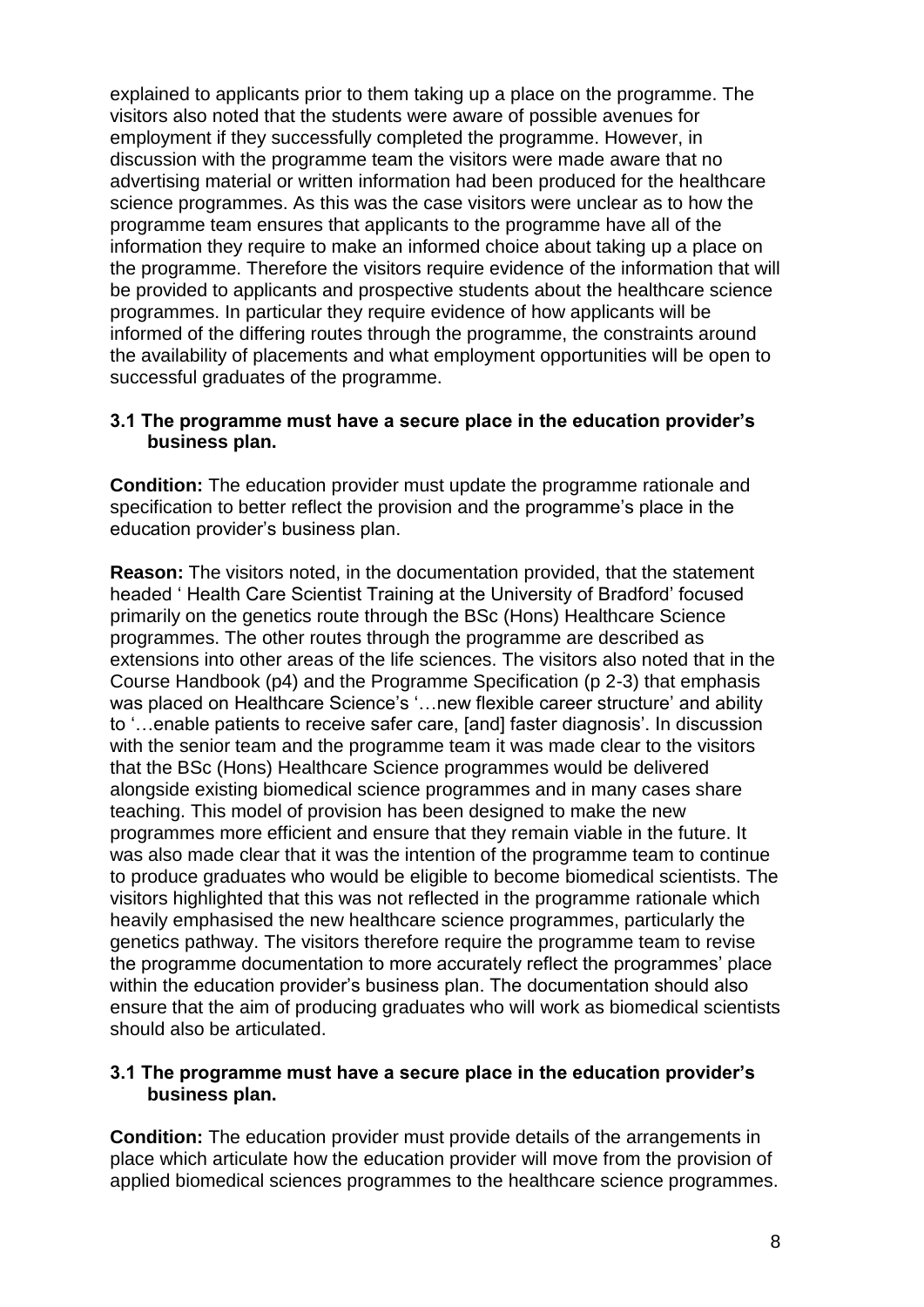**Reason:** From the documentation provided the visitors could not determine how students who are following the current applied biomedical science programmes will either complete their studies or transfer onto one of the new healthcare science programmes. In discussion with the programme team it was highlighted that this was being done in a phased way and that it would affect students at different stages of the programmes in different ways. It was anticipated that this transfer between the previous programmes and the new could take up to six years to be fully realised. The visitors therefore require further evidence of how the transfer of provision, and students, from the BSc (Hons) Applied Biomedical Science programmes to the new healthcare science programmes is anticipated to work. In this way the visitors can determine how the education provider is continuing to ensure that all students will be able to successfully complete a full programme of study and become eligible to apply to the Register.

#### **3.15 Throughout the course of the programme, the education provider must have identified where attendance is mandatory and must have associated monitoring mechanisms in place.**

**Condition:** The programme team must provide further detail of how they monitor student attendance at the relevant learning and teaching activities on the programme.

**Reason:** From the documentation provided the visitors noted that there were clear statements which identify where student attendance is mandatory on the programme. The visitors also noted that there were mechanisms in place for which monitoring student attendance at practical and clinical teaching sessions. However, in discussion with the programme team the visitors were made aware that, due to education provider policies, similar mechanisms were not in place to monitor student attendance at taught elements of the programme. This was a result of having large numbers of students, from several different programmes, attend some of the modules associated with this programme which made the use of a register unfeasible. As a result of this the visitors were unclear how the programme team ensures that students can meet all of the standards of proficiency (SOPs) associated with the taught elements of the programme. The visitors therefore require further evidence of how the programme team monitor students' attendance at taught elements of the programme and what action is taken if students consistantly fail to attend.

#### **3.16 There must be a process in place throughout the programme for dealing with concerns about students' profession-related conduct.**

**Condition:** The education provider must provide further detail of the formal procedure in place to deal with any concerns about students' profession related conduct and how it may be implemented.

**Reason:** In discussion with the students and with the programme team it was made clear that there are processes in place which deal with concerns about students' profession-related conduct. However, the visitors could find only limited information in the programme documentation about the formal procedure for dealing with any issues around professionalism. The visitors were subsequently unclear about how the criteria for the referral of any issue to a disciplinary committee were applied and how students were informed of this. They were also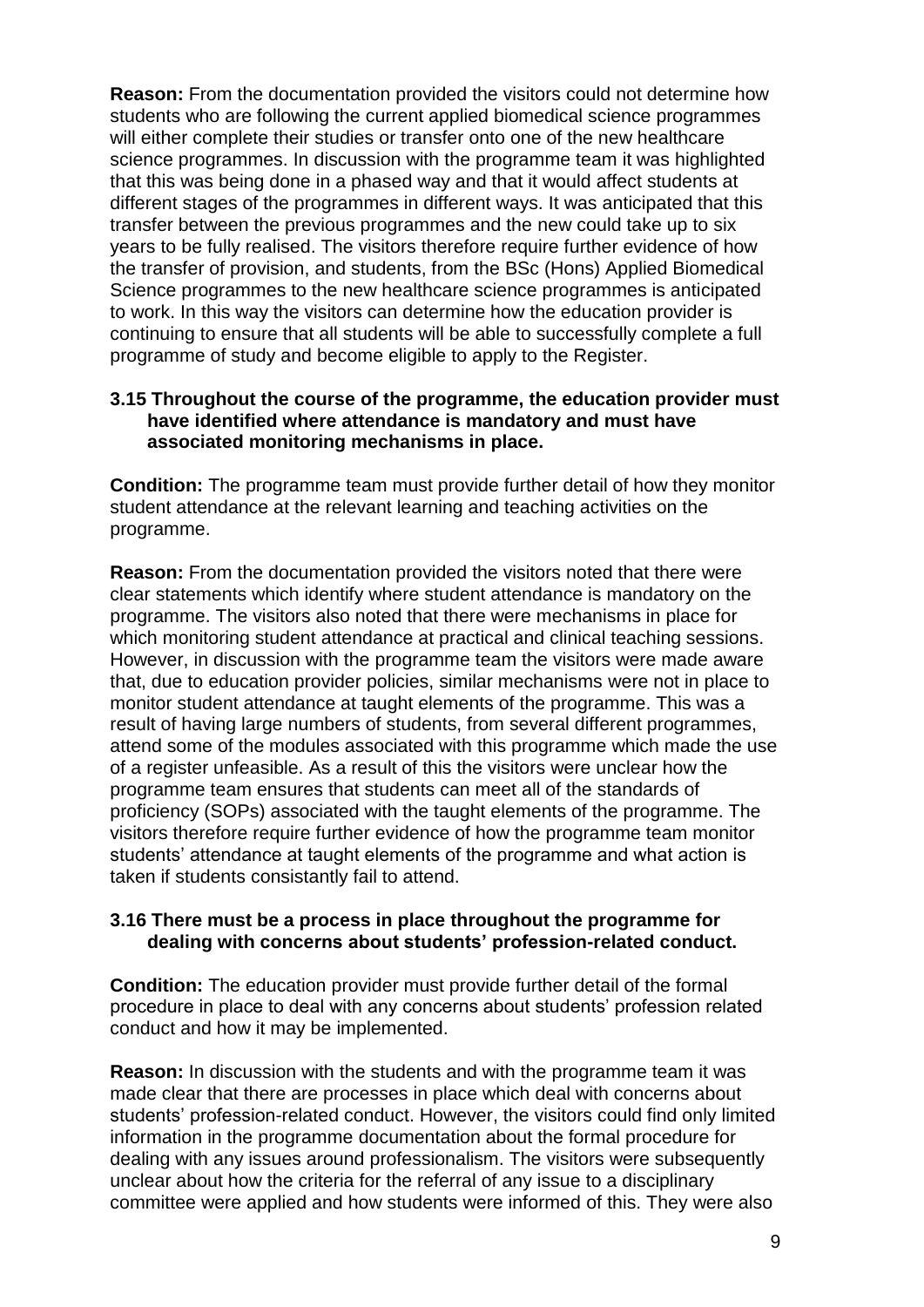unclear about how an issue may progress to a disciplinary committee if the Head of School deemed it necessary. Therefore the visitors require further evidence of the formal process in place to deal with any issues around students' professionrelated conduct. This evidence should also highlight how students are made aware of this process and what criteria may be used to determine if the formal process is implemented.

#### **5.4 The education provider must maintain a thorough and effective system for approving and monitoring all placements.**

**Condition:** The education provider must provide further evidence of the criteria used to approve and monitor practice placements and in what circumstances a placement would not be used.

**Reason:** In discussion with the programme team the visitors were made aware of the processes involved in approving and monitoring practice placements. This involved initial visits prior to students attending the placement and subsequent visits during student's time on placement. This is complimented by monitoring processes which gather information from the placements, and the attendant students, each year. However, from the documentation provided, the visitors could not determine what criteria are used by the education provider to approve and monitor practice placements. The visitors could also not determine under what circumstances the programme team would not utilise the offer of a practice placement or what action would be taken if a placement was deemed unsuitable. Therefore the visitors require further evidence of the criteria used by the programme team to ensure that a practice placement site can provide students with suitable placement experiences. The visitors also require an indication of the action that would be taken if serious concerns were raised about a placement and what circumstances would mean that a placement site would not be used. In this way the visitors can be sure that the programme team maintain thorough and effective system for approving and monitoring all placements.

- **5.11 Students, practice placement providers and practice placement educators must be fully prepared for placement which will include information about an understanding of:** 
	- **the learning outcomes to be achieved;**
	- **the timings and the duration of any placement experience and associated records to be maintained;**
	- **expectations of professional conduct;**
	- **the assessment procedures including the implications of, and any action to be taken in the case of, failure to progress; and**
	- **communication and lines of responsibility.**

**Condition:** The education provider must identify how students are made aware of their employment status when on placement and what limits are imposed on their time in placement to ensure that they obtain the required experience.

**Reason:** In the documentation provided the visitors noted that 'Students on placements will be subject to the same terms and conditions as trainee staff in the laboratory' (Course Handbook p7). In discussion with the practice placement providers it was highlighted that this was the intention as this is what happens for students on the BSc (Hons) Applied Biomedical Science programmes. The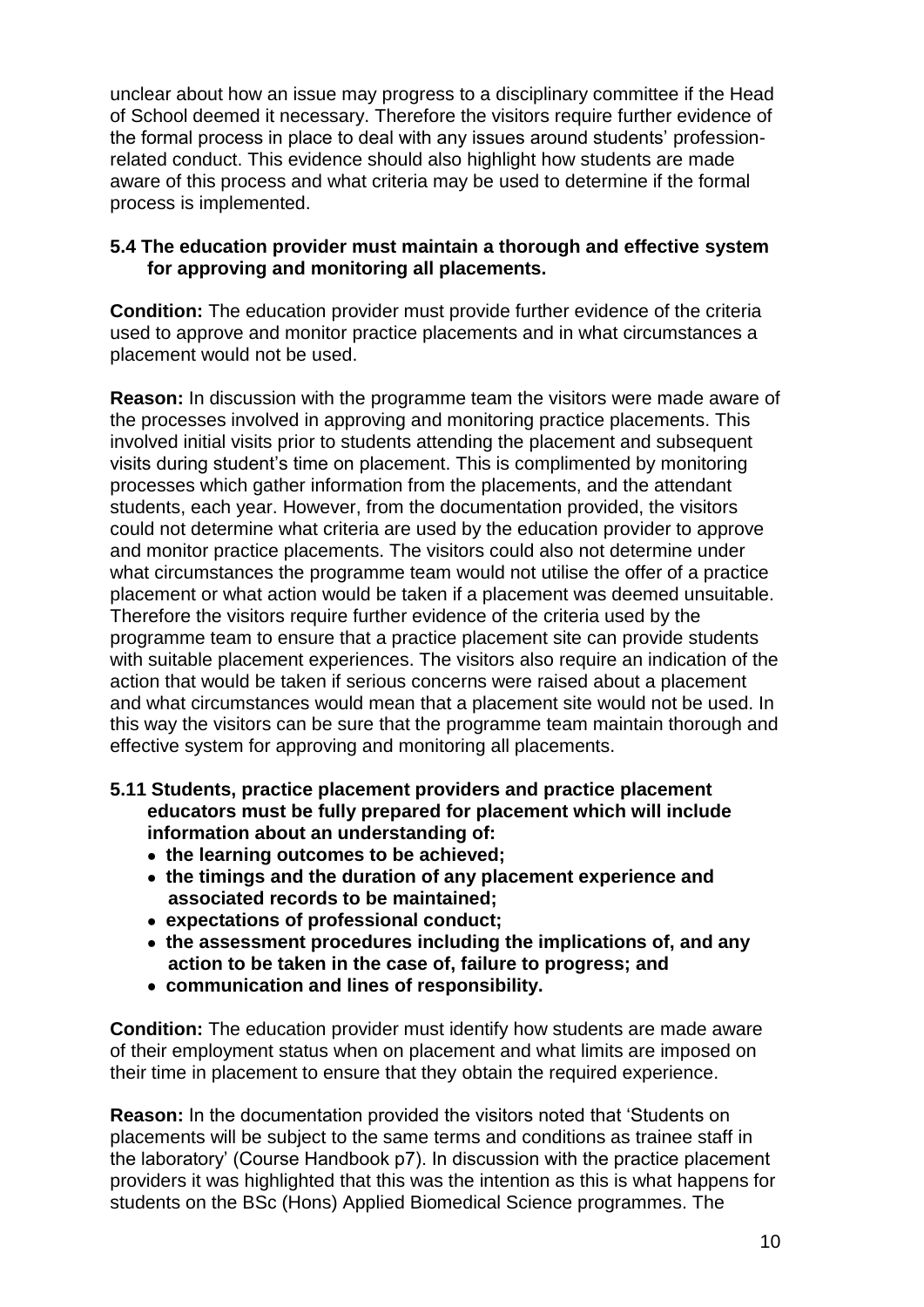visitors also noted, in discussion with the programme team, that students, while eligible for the same terms and conditions of employment as trainee staff, would not be able to take pro-rata holiday entitlements. This is because any holiday taken while on placement may impair students' ability to meet the required learning outcomes. However, the visitors could not identify how students and practice placement providers were informed that the terms and conditions which students may be able to receive should not be applicable where they negatively impact on the placement experience. The visitors were also unclear as to how any entitlements students may receive were made available to all students in order to provide equality of experience. The visitors therefore require further evidence of how the programme team ensure that students and practice placement providers are fully aware of the requirements regarding any potential employment benefits. This evidence should also include how the programme team will manage any disparities between employment benefits to ensure all students get a similar placement experience. In this way the visitors can be sure that this standard is met.

#### **5.11 Students, practice placement providers and practice placement educators must be fully prepared for placement which will include information about an understanding of:**

- **the learning outcomes to be achieved;**
- **the timings and the duration of any placement experience and associated records to be maintained;**
- **expectations of professional conduct;**
- **the assessment procedures including the implications of, and any action to be taken in the case of, failure to progress; and**
- **communication and lines of responsibility.**

**Condition:** The education provider must clarify further the role and responsibilities of practice placement educators, particularly in stage 3 of the programme, and highlight how they are prepared to undertake this role.

**Reason:** The visitors noted in the programme documentation, and in discussion with the programme team, that external expertise will be used to teach some of the content, particularly that which is specific to the different routes though the programme. This involvement of external staff increases in stage 3 of the programme and extends to supervision of students' research projects while they are undertaking practice placements. The visitors were made aware that the practice placement providers were aware of this requirement and that they felt that the practice placement educators would be able to fulfil these roles. However, the visitors could not determine what these roles would be and what specific teaching and learning responsibilities would be taken on by staff external to the programme, particularly in stage 3. The visitors were also unclear about how the programme team were going to prepare practice placement providers and educators to fulfil these roles and quality assure any teaching and learning delivered externally. The visitors therefore require further evidence of the specific roles and responsibilities that will be taken on by any external staff and what preparation for these roles will be provided by the programme team. In particular the visitors require further evidence of what the requirements will be for those practice placement educators supervising stage 3 research projects and how they will be prepared to undertake this role.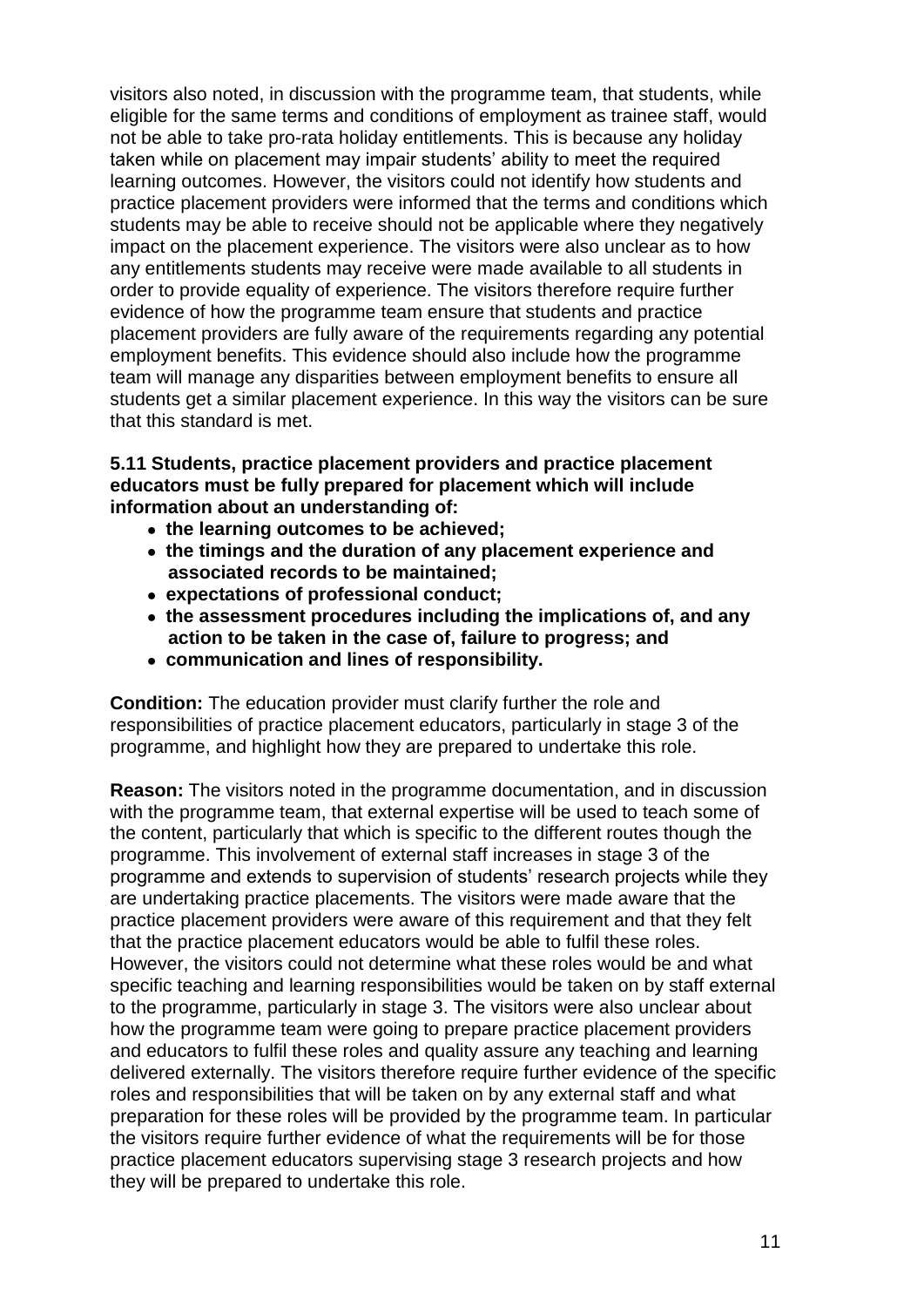- **5.11 Students, practice placement providers and practice placement educators must be fully prepared for placement which will include information about an understanding of:** 
	- **the learning outcomes to be achieved;**
	- **the timings and the duration of any placement experience and associated records to be maintained;**
	- **expectations of professional conduct;**
	- **the assessment procedures including the implications of, and any action to be taken in the case of, failure to progress; and**
	- **communication and lines of responsibility.**

**Condition:** The education provider must provide further detail of the expected placement experience at each stage of the programme and how this information is provided to fully prepare practice placement educators and student for placements.

**Reason:** From the documentation provided the visitors were clear that by the end of the programme student would have to have undertaken a series of placement experiences and demonstrated a defined set of competencies. For each placement a placement agreement is signed by the placement educator, student and member of the programme team which details what competencies need to be demonstrated by the student during that placement. However, the visitors were unclear about how the demonstration of the ability to meet the competencies demonstrated a clear progression through the programme and how this progression was communicated to students and practice placement educators. The visitors could also not determine what broad set of competencies each student would be expected to have met after each placement block to enable them to progress to the next stage of the programme. The visitors therefore require further information about the broad set of competencies the programme team would expect a student to have met after each placement block. This evidence should also include information about how students and practice placement educators are informed of these requirements to prepare them for placement. This is to ensure that students and practice placement educators are aware of the requirements for successful completion of each placement block and that this standard is met.

#### **6.1 The assessment strategy and design must ensure that the student who successfully completes the programme has met the standards of proficiency for their part of the Register.**

**Condition:** The education provider must provide further evidence of how the different tools used to assess students while on placement will be implemented in to ensure successful students meet all of the relevant standards of proficiency.

**Reason:** The visitors noted in discussion with the programme team that students will have to complete both the Medical Education England (MEE) and the Institute of Biomedical Science (IBMS) assessment portfolios while on placement. The MEE assessment is online while the IBMS assessment is paper based and both require evidence to demonstrate how students have met certain competencies while undertaking practical experience. However, the visitors were unclear about how the assessment tools would work in relation to one another if a student failed one assessment but passed the other. From the documentation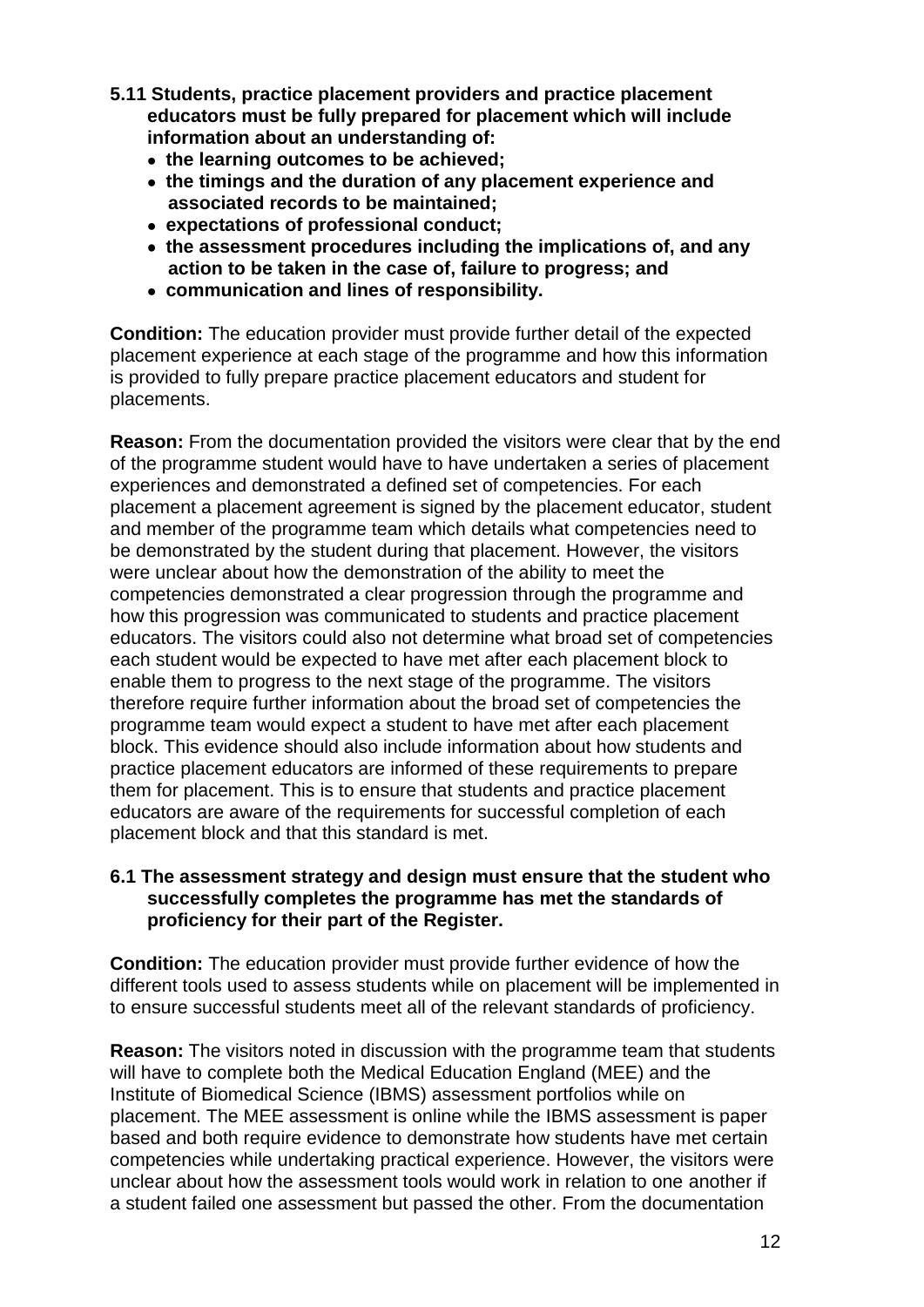provided the visitors were clear that the MEE online tool '…broadly uses the generic Health Professions Council Standards of Proficiency…' (Programme Specification p11) while the IBMS portfolio requires each HPC SOP for biomedical scientists to be evidenced. The visitors therefore require further evidence of how the assessments work together and what the implications would be if a student fails one assessment and passes the other. In particular the evidence should detail how this assessment strategy will ensure that a student who successfully graduates from the programme has met the standards of proficiency for their part of the Register.

#### **6.2 All assessments must provide a rigorous and effective process by which compliance with external-reference frameworks can be measured.**

**Condition:** The education provider must provide further evidence of how the use of both the Medical Education England (MEE) and the Institute of Biomedical Science (IBMS) assessment tools for students' placement experience will work in practice.

**Reason:** The visitors noted in discussion with the programme team that students will have to complete both the Medical Education England (MEE) and the Institute of Biomedical Science (IBMS) assessment portfolios while on placement. The MEE assessment is online while the IBMS assessment is paper based and both require evidence to demonstrate how students have met certain competencies while undertaking practical experience. However, the visitors were unclear about how the assessment tools would work in relation to one another if a student failed one assessment but passed the other. From the documentation provided the visitors were clear that the MEE online tool '…broadly uses the generic Health Professions Council Standards of Proficiency…' (Programme Specification p11) while the IBMS portfolio requires each HPC SOP for biomedical scientists to be evidenced. The visitors therefore require further evidence of how the assessments work together and what the implications would be if a student fails one assessment and passes the other. In particular the evidence should detail how this assessment strategy provides a rigorous and effective process by which compliance with external frameworks can be measured.

#### **6.3 Professional aspects of practice must be integral to the assessment procedures in both the education setting and practice placement setting.**

**Condition:** The education provider must provide further evidence of how the different tools used to assess students will ensure that professional aspects of practice are integral to students' successful completion of practice placements.

**Reason:** The visitors noted in discussion with the programme team that students will have to complete both the Medical Education England (MEE) and the Institute of Biomedical Science (IBMS) assessment portfolios while on placement. The MEE assessment is online while the IBMS assessment is paper based and both require evidence to demonstrate how students have met certain competencies while undertaking practical experience. However, the visitors were unclear about how the assessment tools would work in relation to one another if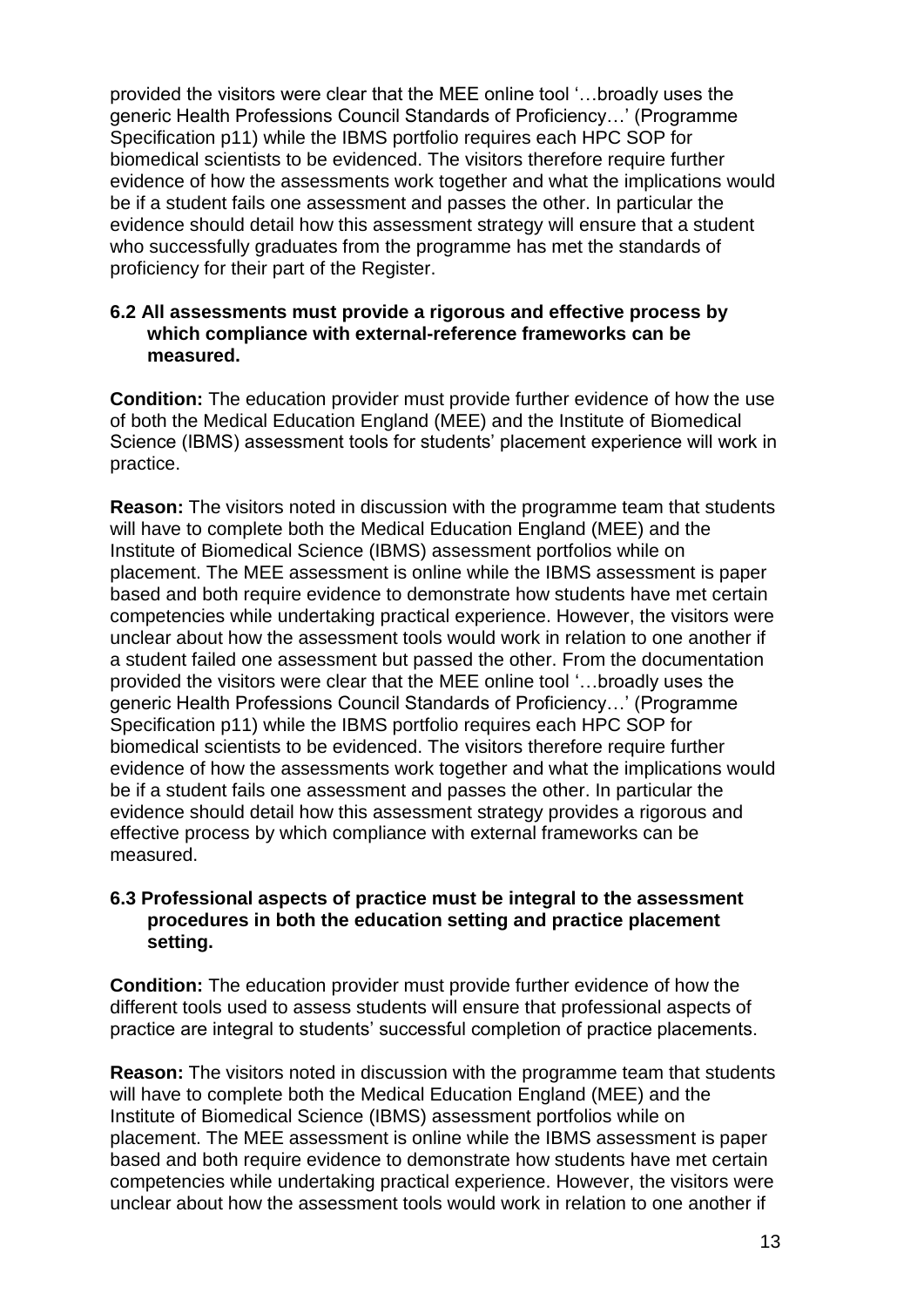a student failed one assessment but passed the other. From the documentation provided the visitors were clear that the MEE online tool '…broadly uses the generic Health Professions Council Standards of Proficiency…' (Programme Specification p11) while the IBMS portfolio requires each HPC SOP for biomedical scientists to be evidenced. The visitors therefore require further evidence of how the assessments work together and what the implications would be if a student fails one assessment and passes the other. In particular the evidence should detail how this assessment procedure ensures that professional aspects of practice are integral to the successful completion of the practice placement elements of the programme.

#### **6.7 Assessment regulations must clearly specify requirements for student progression and achievement within the programme.**

**Condition:** The education provider must provide further clarification of the requirements for progression of students through the programme, particularly if student's fail to complete the placement aspects of the programme successfully.

**Reason:** The visitors noted in discussion with the programme team that students will have to complete both the Medical Education England (MEE) and the Institute of Biomedical Science (IBMS) assessment portfolios while on placement. The MEE assessment is online while the IBMS assessment is paper based and both require evidence to demonstrate how students have met certain competencies while undertaking practical experience. However, the visitors were unclear about how the assessment tools would work in relation to one another if a student failed one assessment but passed the other. From the documentation provided the visitors were clear that the MEE online tool '…broadly uses the generic Health Professions Council Standards of Proficiency…' (Programme Specification p11) while the IBMS portfolio requires each HPC SOP for biomedical scientists to be evidenced. The visitors therefore require further evidence of how the assessments work together and what the implications would be if a student fails one assessment and passes the other. In particular the evidence should detail how students are made aware of the requirements for achievement and successful completion of the practice placement elements of the programme. The visitors can thereby be sure that students are aware of the requirements for achievement within the programme and that this standard can be met.

#### **6.9 Assessment regulations must clearly specify requirements for an aegrotat award not to provide eligibility for admission to the Register.**

**Condition:** The education provider must provide further evidence of where in the programme documentation it is clearly articulated that an aegrotat award will not provide eligibility for admission to the Register.

**Reason:** From the documentation provided the visitors could not identify where it is clearly stated that aegrotat awards do not provide eligibility to apply to the Register. The visitors were also unclear as to how this information is clearly communicated to students. The visitors therefore require further evidence to demonstrate where in the programme documentation it is clearly stated that aegrotat awards do not provide eligibility to apply to the Register. In this way the visitors can be sure that this information is available to students and that this standard is met.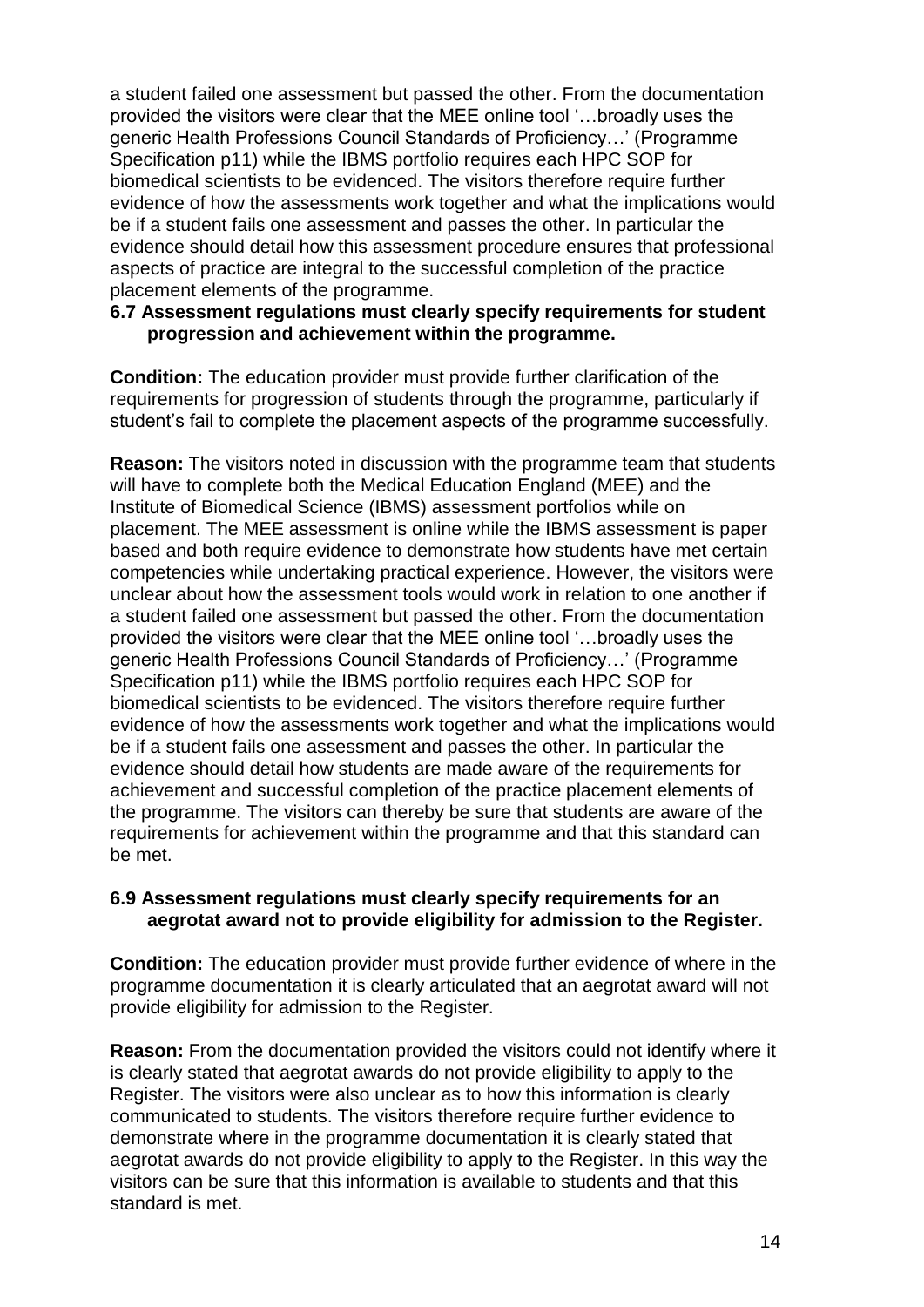# Recommendations

#### **4.7 The delivery of the programme must encourage evidence based practice.**

**Recommendation**: The education provider should consider reviewing the mechanisms designed to ensure that students understand what evidence based practice is.

**Reason**: From a review of the documentation provided the visitors noted that evidence based practice is embedded in the learning outcomes of several modules. Therefore the visitors are satisfied that this standard is met. However, in discussion with the students the visitors were aware that while the students described the process of using evidence to inform practice they were unclear that this could be termed 'evidence based practice'. The visitors therefore recommend that the programme team review the current mechanisms by which evidence based practice is encouraged and taught to reinforce what evidence based practice is and where students will be using it in the programme. In this way the programme team may be able to further embed the term within the teaching and learning activities of the programme.

#### **4.9 When there is interprofessional learning the profession-specific skills and knowledge of each professional group must be adequately addressed.**

**Recommendation**: The education provider should consider exploring and highlighting the interprofessional nature of the programme further.

**Reason**: The visitors noted a statement in the documentation provided (SETs mapping document) that students on this programme do not undertake any specific inter-professional learning. The visitors were therefore satisfied that this standard is met. However, in discussion with the programme team it was clear that students will share taught modules with students from the biomedical science programmes and also other programmes within the university. It is also the case that the students on this programme will be working with biomedical scientists and healthcare scientists from several different specialisms. The visitors recommend that the programme team considers what the term interprofessional learning may cover and how the positive aspects of this can be emphasised in this programme. In this way the programme team may be able to enhance students understanding of the benefit of the acquisition of skills pertinent to autonomous practitioner, to aid future work in a multi-professional environment.

#### **5.2 The number, duration and range of practice placements must be appropriate to support the delivery of the programme and the achievement of the learning outcomes.**

**Recommendation**: The education provider should consider keeping the timetabling of placements under review to ensure that students on the programme can meet all of the relevant learning outcomes required in the time available.